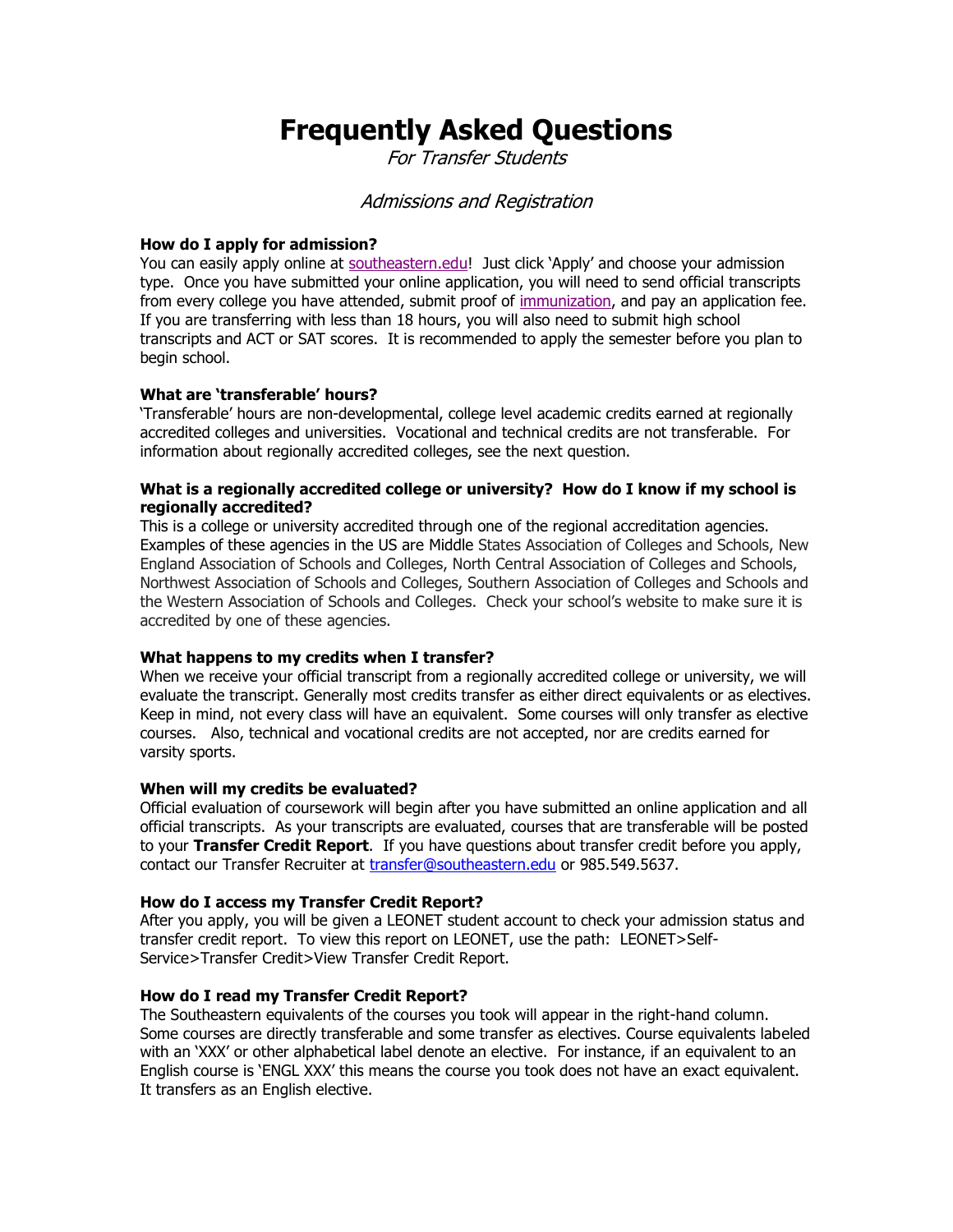# **What if I have a question about my Transfer Credit Report?**

Contact our Transfer Recruiter at [transfer@southeastern.edu](mailto:transfer@southeastern.edu) if you have questions about the transfer evaluation. If you have questions regarding how courses apply to your degree, you should contact your Academic Advisor in the [department of your major.](http://www.selu.edu/acad_research/depts/)

#### **Is credit granted for coursework from technical, vocational or non-accredited schools?**

Generally courses from these schools or programs are not accepted.

#### **Will all my hours transfer?**

The Office of Admissions will evaluate your transcripts and post all credits that are transferable. Your academic advisor will determine how these credits apply to your specific degree plan.

#### **Is there a maximum number of credits Southeastern will accept?**

When transferring, the Office of Admissions will evaluate all credits that appear on your transcript. In essence, all college level credits earned at regionally accredited institutions will be posted as transfer work. However, only 68 hours from junior or community colleges may be used for degree credit. Also, credits earned at junior or community colleges cannot transfer as junior or senior (300 or 400) level courses.

#### **How are courses with a grade of 'D' considered?**

All college level courses that earned a passing grade (including a D) will transfer and be included in your cumulative totals. However, you may need to retake these courses if your major requires a C or higher in the course.

#### **If I repeated a course, how does the grade affect my GPA?**

Southeastern does not have a repeat-delete policy. If you repeated a course, all grades for that course will be used to calculate the cumulative GPA. We do not 'delete' grades.

## **What is Orientation? Should I attend?**

Students transferring as underclassmen with less than 30 hours are required to attend an orientation program. Here you will learn how to prepare for your first semester through informative sessions and detailed tours. You will also have the opportunity to meet your academic advisor and begin planning your academic career. Once admitted, you will receive an invitation to the orientation program. If you are transferring as an upperclassman (30 or more hours), you are not required to attend orientation; however, you are more than welcome to attend if you would like! For more information, email [orientation@southeastern.edu.](orientation@southeastern.edu)

#### **Who will I meet for advising?**

All students must meet with an academic advisor within their major before registering each semester. Transfer underclassmen will attend orientation where they will meet their advisor and schedule courses. Transfer upperclassmen should contact their academic departments directly to schedule a meeting with an academic advisor after you are admitted to the university. Advisors will use your Transfer Credit Report to assist in degree planning and in determining which courses to schedule. Click [here](http://www.selu.edu/acad_research/depts/) and choose the department of your major to find out more about Academic Advising.

#### **How do I register classes?**

After advising, students will search for and register classes using the LEONET student account. Initially, the date and time set for registration depends on what kind of transfer student you are. You can check your enrollment appointment using your LEONET account. Remember, if you do need any help during registration, academic advisors or admissions representatives can assist you. You will also find detailed registration instructions [here.](http://www.selu.edu/resources/howdoi/index.html)